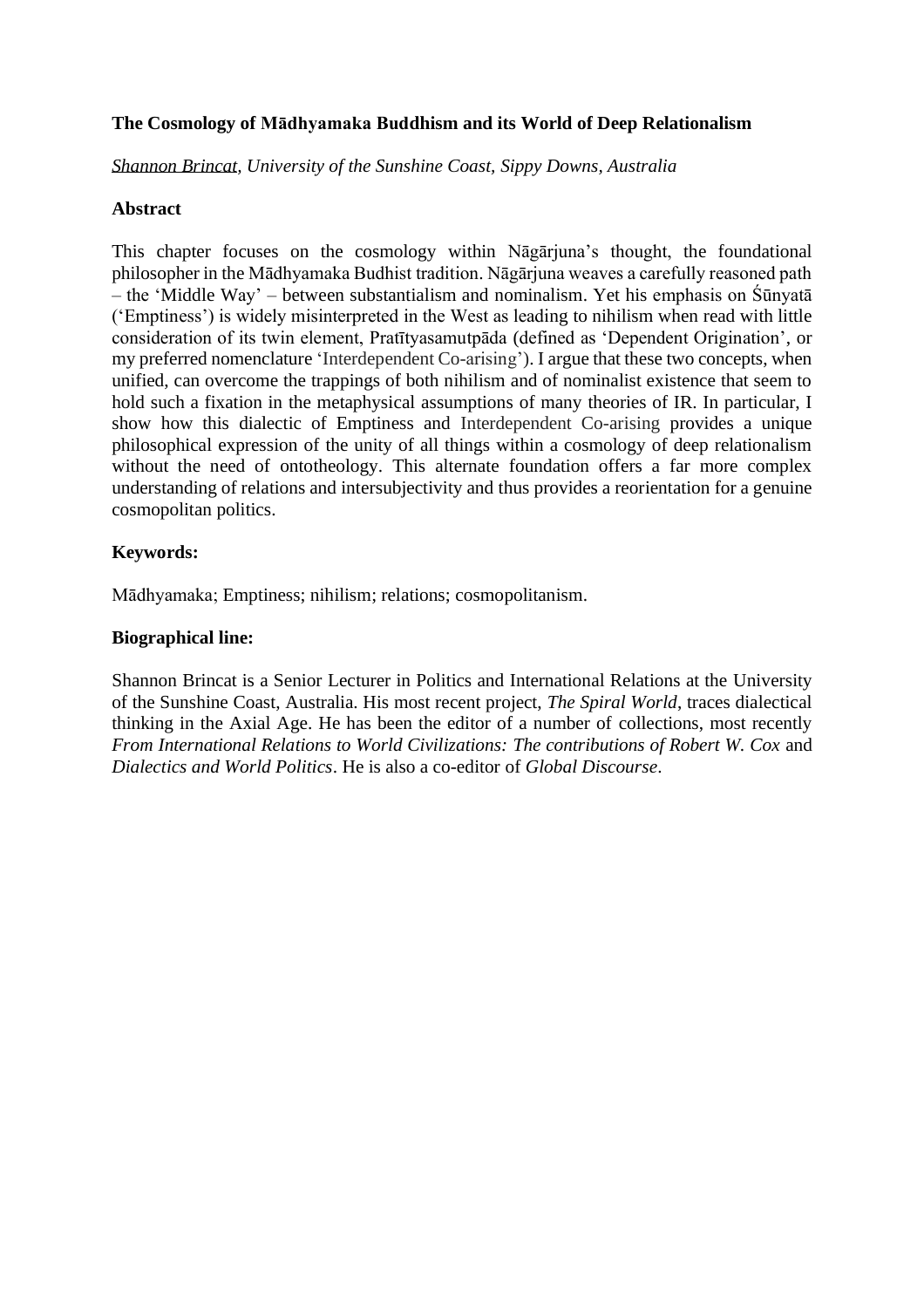*"This being, that exists; through the arising of this that arises. This not being, that does not exist; through the ceasing of this that ceases."*

~ From the *Upanisa Sutta*

### **Introduction**

One of the more recent 'turns' in IR theory has seen theology rise to prominence in an alleged *post-secular* world (Mavelli, 2014). This conception of the post-secular tends to stand in for the crises in contemporary world order in the face of the resurgence of religious identity in political community and unabashed theological commitments in contemporary political ideologies/movements. This identarian fixation on increasingly dogmatic religiosity (whether of eschatological Christians or of ISIS as leading examples) are part of the broader response against alienation and displacement endemic to the world of late capitalism: An expression of worldlessness, the subsumption of the individual in mass society, the uprooted self who 'does not belong to the world at all' but who yearns desperately to overcome the unbearable existential anxiety of aloneness. The post-secular turn has led to a problematic revision of history in IR: in this new narrative the bifurcation between religion and modernity is not only assumed but is believed to have resulted in a world in which the secular momentarily triumphed, successfully purging theology from the political just as much as it had done from science in the modern-era. In this story, we are now witnessing the return of the repressed: the monster of religion wrongfully banished who is now reeking its vengeance on the secular world that scorned it. We are still in what Nietzsche rightfully diagnosed as a sickness, the "great nausea," waiting for the "victor over God *and* nothingness" [my emphasis added] (1990).<sup>1</sup>

Yet the political has never been autonomous in the way post-secular advocates assume. Religion has always been central to the construction of world politics, not just in the myriad social forces and cultural systems of the world, but the juridical forms of the international order itself. Here, religion is pervasive at *all* levels of world politics: within the constitutions of many states, the metaphysical conception of human rights, and even the foundational concept of sovereignty itself. This paper does not aim to contend the (mis)reading of post-secular historians but to contribute toward a form of thinking through *cosmologies* without the need for extravagant metaphysics and the seductive trappings of ontotheology which is what I fear this post-secular turn is retreating to. I demonstrate how Mādhyamaka philosophy offers a relational ontology whose cosmological foundation escapes the need for ontotheology in the first instance. In particular, I show how the unity of the twin concepts of Śūnyatā ('Emptiness') and Pratītyasamutpāda (defined as 'Dependent Origination' or my preferred nomenclature 'Interdependent Co-arising'), weaves a path between substantialism and nominalism. According to Nāgārjuna, phenomena do not arise, remain, or cease as *intrinsically* existent. Rather, all dharmas (or 'phenomena') dependently originate upon all other dharmas. This is captured in the *Upanisa Sutta* that expresses how through the arising of something that another thing else arises and conversely, how through the ceasing of something that another thing ceases. It is this cosmological foundation that cancels essentialism, theism, and nihilism at a single stroke. For all three of these beliefs are errors derived from reified metaphysical systems that morph into grand illusions of ontotheology. Against these follies, Mādhyamaka opens a path (dare I say a 'Middle Way') for us to move beyond the binary of secular/post-secular in IR – and even more importantly, to reach a more complex understanding of relations and intersubjectivity in world politics that could revitalise a cosmopolitan political project.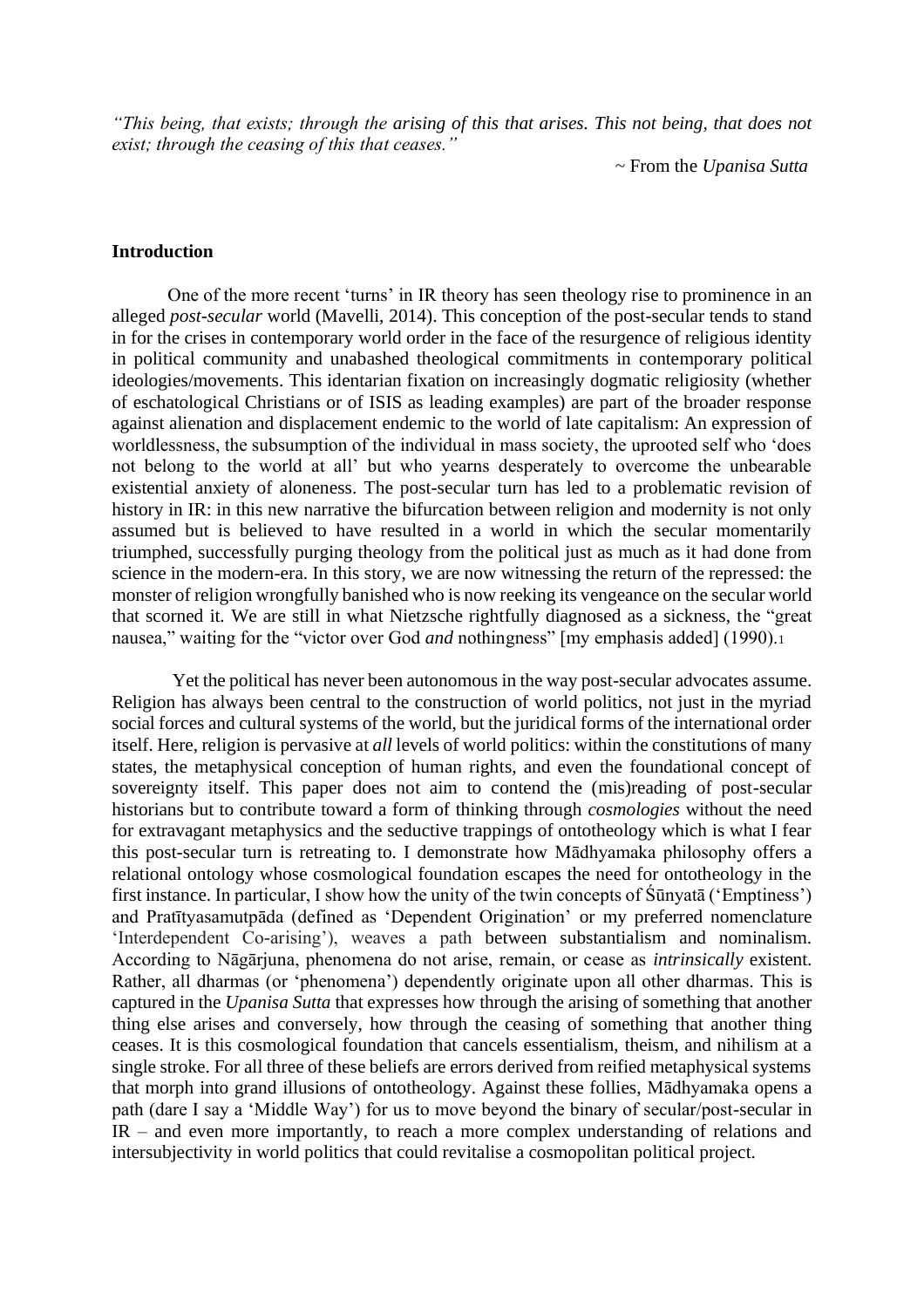The broad intention of this chapter is to push toward what Ling (2014) would have described as 'worlding' IR theory and its understanding of the secular and transcendent. The metaphysics that IR theory has inherited is very particular, largely ignorant of different conceptions that predate it by millennia. If we are to be in anyway concerned with developing a meaningful comparative philosophy to understand world politics our approach to metaphysics must be both historical and 'worlded', that is, to be able to see how different times and peoples pondered metaphysical questions and how these genealogies relate within, and contest, the dominant metaphysical assumptions of today. The various metaphysical systems that have developed across humanity are not separate: they interpenetrate, debate, and merge with each other. Civilisations are *always* in discussion, and their metaphysical systems highly porous (see Cox, 2003). So, what if we begin to tell another history of the secular/transcendent that have arisen in response to vastly different social and political problems? Here, I am concerned with bringing into IR theory the conceptions of Emptiness and Interdependent Coarising that emerged in ancient India during its Axal Age revolutions through the thought of Nāgārjuna and his most famous text the *MūlaMādhyamakakārikā* (*The Fundamental Verses of the Middle Way*). It should be noted that Mādhyamaka Buddhism rejects both extremes of reified metaphysics: either beliefs of nihilism or of theological 'knowledge'. It refuses to ask impossible metaphysical questions beyond our own conventional wisdom as it considers these ultimately unanswerable. Within Mādhyamaka lies a conception of Emptiness and Interdependent Co-arising that is non-theological, instead resting on a cosmology without need of illusory knowledge of god. That is, it conceptualises Emptiness/Interdependent Co-arising as ontological and practical questions – *not* one of ontotheology. Of course, Mādhyamaka practitioners have a soteriological interest in reading these concepts in ways to assist the release of spirit (i.e. to move *from* Saṃsāra), but this transcendental' application goes alongside its abstract form (or its 'mundane' application) in the phenomenal world. Here, the concepts of Emptiness/Interdependent Co-arising are equivalent to a cosmological understanding of the conditioned genesis of all dharmas (as phenomena) in, and through, each other.

According to Mādhyamaka, there is an indivisibility of cosmos (in ontological terms) and creation is part of it. Posed in this way, debate does not get bogged down in the ghosts and goblins of our ontotheological imaginations but instead focuses on the relations and conditions between phenomena within the so-called 'Two Truths': the 'conventional' or 'provisional' truth and the 'ultimate' truth. The phenomenal world is ultimately empty (Śūnyatā) of an inherent self or essence but exists as dependent on other phenomena (*Pratītyasamutpāda)* and our conventional perceptions thereof. There are two sides to this dialectical coin. On the one, the metaphysical nature of the 'world' is said to be logically indeterminable for us in the phenomenal world. Running to one's own conception of god in the face of the logical conundrum posed by Emptiness/Interdependent Co-arising is not an answer but merely a reaction to the ambiguity or the unknowability of the transcendent. It requires us to look deeper to what there is – or what we think/experience/perceive is there – by our conventions. Above all, Mādhyamaka calls for us to problematise our reified metaphysical assumptions that lie deeply embedded within the core of most, if not all, theological beliefs. The other side, is to embrace Emptiness, to lose notions of self-being and nominalism, amidst the radical interdependency of and between all things. Behind impermanency is no master magician but a universe of relations in the history/time of matter/cosmos; forever interacting, transcending, transforming and in which nothing is ever lost but merely changes through the conditions of what I have termed elsewhere as '*the* between' (Brincat & de Groot Heupner, 2020).

This argument is made in three sections. Firstly, I contextualise the debates to which Emptiness and Interdependent Co-Arising were developed by Nāgārjuna. The second and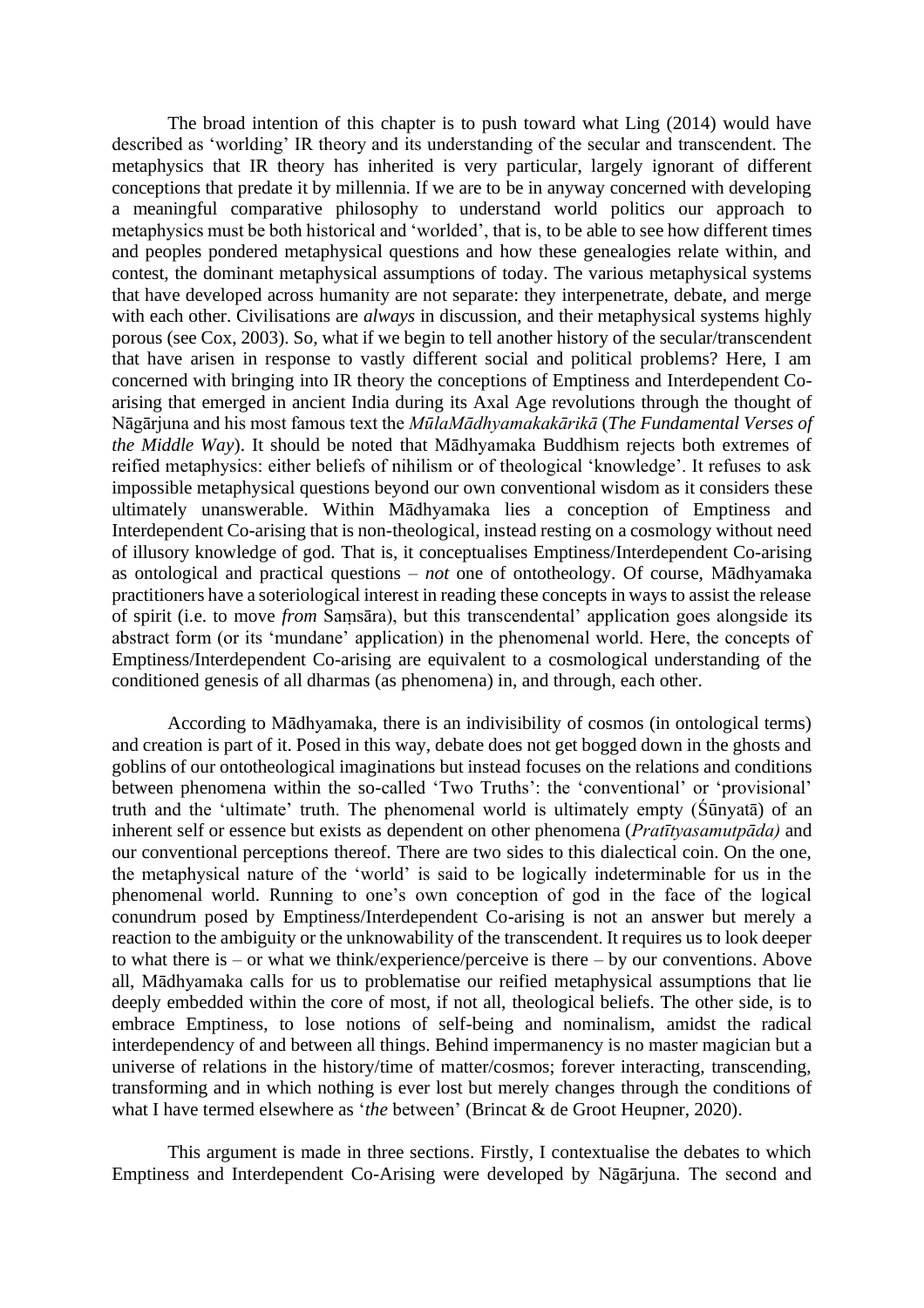substantive part of the chapter then outlines the concepts of *Śūnyatā* (Emptiness) and *Pratītyasamutpāda* (Dependent Origination) in which I emphasise the relational quality of Mādhyamaka cosmology and how it exposes the absurdity of both essentialism and nihilism. I conclude by speculating on how this cosmology of the Mādhyamaka tradition leads to a world view of deep relations and intersubjectivity, offering a fundamental realignment to how we conceive of 'relations' in IR and one that promises a greater cosmopolitan solidarity.

#### *The context of debate: Emptiness and the Axial Age*

As Jaspers described it, the Axial revolution in Ancient India brought forth those who would ask the most "radical questions." From the metaphysical speculation of the Upanishads, to philosophical systems ranging from scepticism to materialism, in this period "[t]he most contradictory possibilities were essayed… opposites which nonetheless remained related to one another, created unrest and movement to the very brink of spiritual chaos…" (1953: 1-2). The East Ganges basin, East of Patna, was the focus of this Axial revolution (Kulke, 1986: esp. 374). Between Vedic orthodoxy of the western India and an emerging heterogeneous society in the east lay fertile grounds for intense social and intellectual disputes that would propel India's historical development during the middle of the first millennium BCE. During this Axial period *vāda* (or *vāda-vivāda*, defined as a bifurcating or divisive debate),<sup>2</sup> arose as the 'art of philosophical disputation' in which everything from the beliefs and rituals of Vedic orthodoxy and its dominant social codes and moral norms "came under fire" (Matilal, 1985: 1- 22). As Matilal affirms: "No subject was considered to sacred for criticism and refutation" (Matilal, 1985: 9-10). Arguably Nāgārjuna was one of its finest and last great thinkers of this age. In his thought that initiated the tradition of Mādhyamaka Buddhism – the Middle Way – and in which the concepts of Emptiness and Interdependent Co-Arising were pushed to their dialectical extremes, leading to a profound and unique understanding of our world as *relations* between all things.

The intensity of these debates into the nature of reality was not some purely intellectual exercise but went to the core of Indian society in this Axial period. Indeed, the question of duality was the very hinge on which social life pivoted. Accordingly, so much relied on the interpretation of the passage in the *Bhagavad Gita*: "...of the non-real there is no coming to be: of the real there is no ceasing to be" (2007: II, 16). It is reported that the Cārvāka insisted on scepticism and materialism (not just on philosophical grounds but as a means to resist the growing power of the Brahmins), a God was not necessary to account for the world (a claim linked to the speculative cosmology of Books One and Ten of the *Rig Veda* that purportedly gave credence to materialism) (see Radhakrishnan, 2009: 231). In the *Upanishads*, the cosmos becomes the interplay of two worlds: Purusha/Brahma (the eternal, spirit and Ultimate Reality) that was manifested in Ātman (the soul), *and*, Prakṛti (materiality or nature) that was manifested in Māyā. Here, the phenomenal world was not unreal but temporary, changing, and only *apparently* real (*Vyavaharika*). It was thereby relatively unimportant in comparison to the *eternal* that was unchanging consciousness. The emphasis of the *Upanishads* was to go beyond the mere 'appearance' of such materiality to the eternal Brahma that was ultimately 'real'. At this level, dialectical thinking was aimed at piercing the 'veil of Māyā' as the illusion or givenness of appearances because it was deemed to deceive people in what they think or perceive of the world (see *Sarvasara Upanishad*, 1914: 17).

Casting this argument in theological terms (and in ways that solidified the social status of the Brahmin priests) placed considerable pressure on the dialectical elements of the Vedas and sutras – especially the problem of duality based on the aforementioned passage from the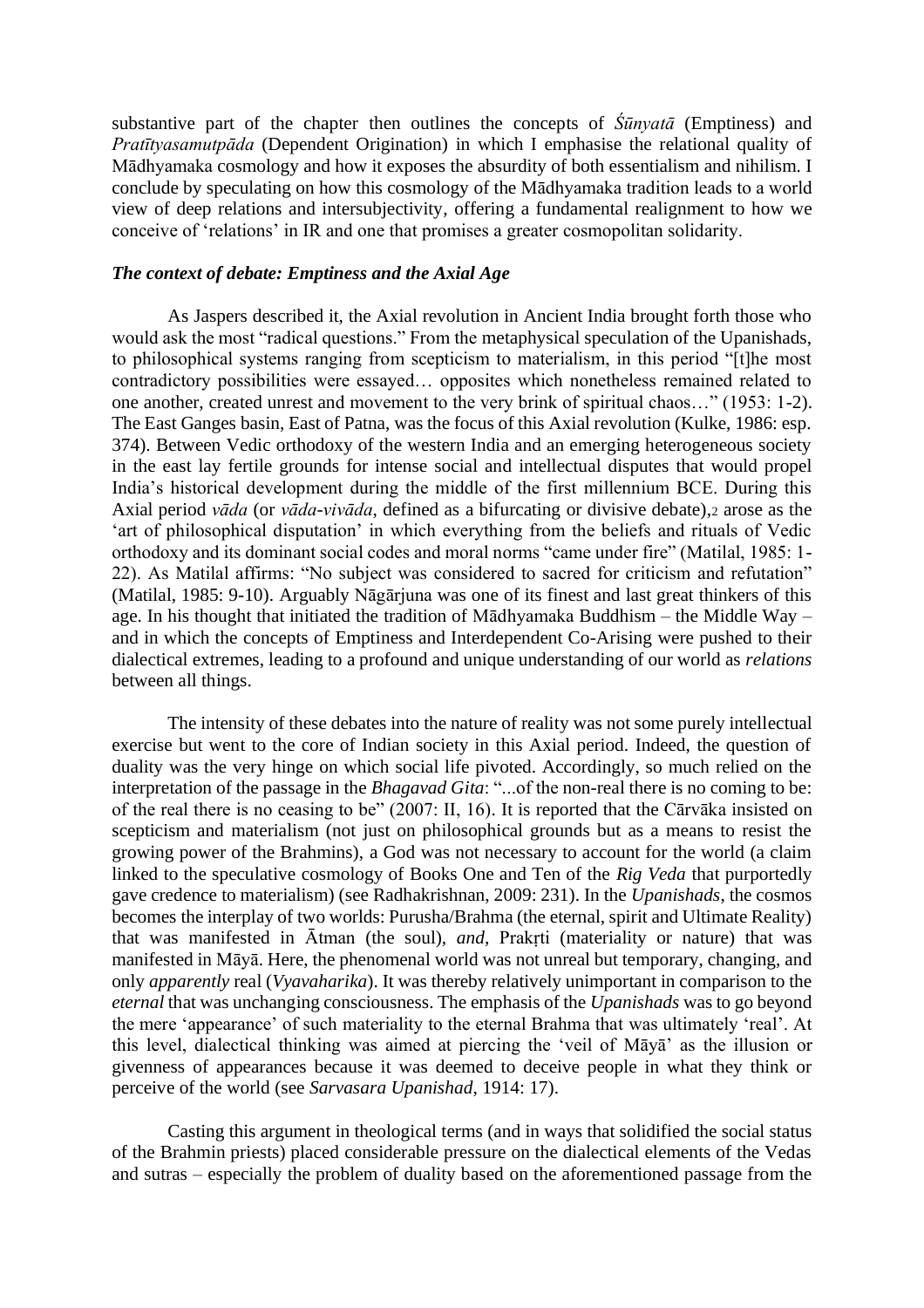*Bhagavad Gita*. In this reading, the primary reality of Brahma contained within itself the source of *all* motion and change, forming the root of its non-dualistic monism (Radhakrishnan, 1970: 141-146). The gnosticism of the *Upanishads* was to show, through parable, that the Ātman of the individual soul was the same as the eternal Brahman, the universal soul: "Thou art that," or "Thou, the individual, art identical with the ultimate principle of things." (Renou, 1963: 9). For the Brahmins – championed most forcefully in the thought of Adi Shankaracharya (Shankara) much later (circa 800 CE) and the key figure in the Hindu revival against Buddhism – sought to advance a non-dualistic monism in which materiality was the unreal and Brahma unknowable through it. Shankaracharya claimed that the real is that whose negation is impossible: the Self – as immortal, without beginning or end, and identical with Brahma – could not be refuted (Shankara quoted in Chadha, 1998: 173). Material reality had no ontological status in this cosmology but was nevertheless perceived as a spatial, temporal, and causal order by human-beings. Hence, there could be "no non-existence" of external entities as suggested by Siddhārtha Gautama (the historical Buddha) because "external realities are perceived" (Shankara, 1965: 418ff). At the same time, non-duality exists *a priori* but cannot be expressed in terms of being/non-being because Ātman is not of the world of materiality but of Brahma. The separation of the material world from Brahma is an illusion and only on the basis of the experience of the Absolute and attainment of knowledge/experience of the Ātman that unreal/illusion (Māyā) is overcome (Devaraja, 1962: 16).

It is within this milieu of competing metaphysical systems of duality that the concept of Emptiness was propelled as a defining philosophical, religious, and political concept of the era – indeed, the concept was the frontline battle across all orthodox and heterodox schools in Axial Age India. In Advaita, the very question of cosmic origins led to the logical contradiction between two worlds (or non-dualism) and the conclusion either of materialism, or, that the phenomenal was somehow *less* than and *subordinate* to, Brahma. It is here, emerging through the Sramanas movement (alongside Cārvāka, Nyāya and Jainist thought amongst others), that Buddha around 500 BCE would come to reject all such positions and instead posit Pratītyasamutpāda (which can be defined as Dependent Origination, Dependent Arising, or Interdependent Co-arising) and Śūnyatā (typically translated as Emptiness) as an affinity or coterminous with each other. This is the cornerstone of Mādhyamaka's relational ontology: rather than a creator God, a nihilistic world of Nothingness, or the Vedic and Hindu concept of the Self/Ātman, there is Emptiness which equates to Interdependent Co-arising.

### **Nāgārjuna on** *Śūnyatā* **(Emptiness) and** *Pratītyasamutpāda* **(Dependent Origination)**

Within this philo-historical context of India's Axial age, the Mādhyamaka school would make a sustained critique of all forms of metaphysical extravagance and aim this directly against emergent Advaita philosophy and nihilism (amongst other targets) as exemplars of such forms reification. This section outlines this argument as developed in the philosophy of Nāgārjuna and his most important work the *MūlaMādhyamakakārikā* (Nāgārjuna, 1995) (hereafter the '*Middle-Way*'). For clarity I will also discuss his *Vigrahavyāvartani* that illustrates Nāgārjuna's dialectical method deployed in the *Middle-Way*, and, parts of the *Akutobhayâ* commentary, a text that offers explanatory notes on the *Middle-Way* that is also attributed to him. Nāgārjuna, typically placed as living around 150–250 CE, is outside of the formal Axial date-range but speaks to its most fundamental themes. It should be noted that there have been a litany of interpretations of his thought that perhaps reflect more of each interpreter than they do of Nāgārjuna's concepts themselves (see Douglas, 1971: 76-96). My interpretation is similarly coloured and whilst I recognise the internal diversity within this tradition of thought, and its various disagreements, I deliberately emphasise the relational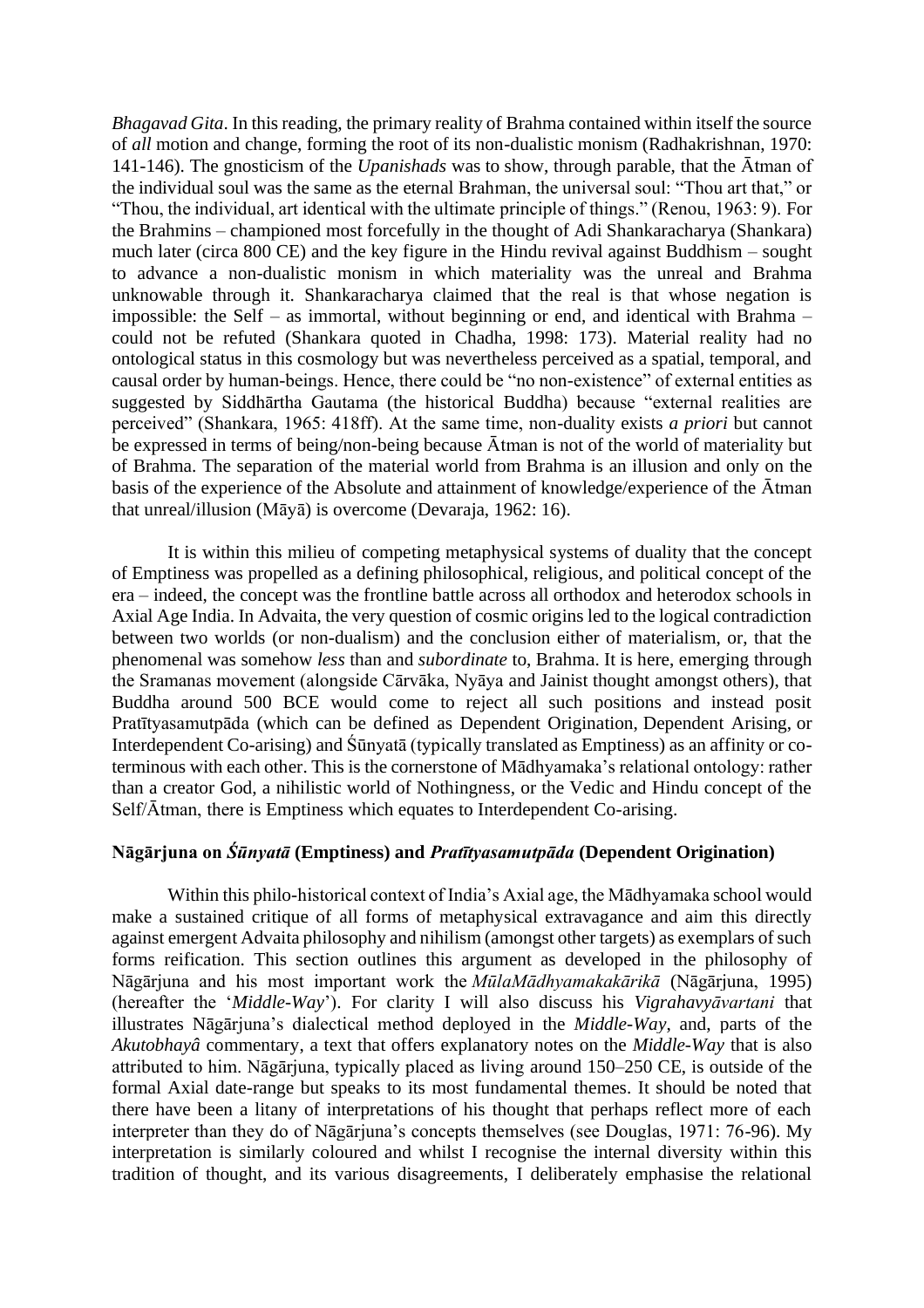quality of Mādhyamaka cosmology as it is this aspect that contains the counter against validating ontotheology in the ways in which this post-secular turn in IR endangers. The paper is broader call to move to onto-cosmology rather than onto-theology as the epistemic foundation for metaphysics precisely because it can be dialogued on and disputed, rather than rely solely on appeals to authority or unknowns. Rather than recasting IR as a theo-political discourse (that in my view would be disastrous), Nāgārjuna offers a cosmology without the vanities of theology or trappings of metaphysical extravagance and can replace nominalist and essentialist ontologies in IR with those of relations of co-origination and radical interdependency. This leads to a far more inclusivist historical approach, a richer account of social complexity, and has profound ecological implications too. In the context of this volume, it offers an antidote both to the disenchantment of the secular and the resurgent dogmatism of religion today.

The *Middle-Way* is a commentary on Buddha's teachings, utilising the notion of Dependent Origination (*Pratītyasamutpāda)* as the 'middle-way' between substantialism and nominalism. The idea of Dependent Origination and its correlate, Emptiness, are the defining principles of Buddhism and had, of course, been explicated centuries before Nāgārjuna. In many respects, he was merely clarifying these concepts and, in his own way, bringing followers back to the 'correct' path outlined by Gautama. These concepts are consistently expressed in oppositional terms throughout the *Saṃyukta-āgama* (chapters 7, 12, 13) and early Buddhist scriptures: "*It is not one nor different*," that "*It is not permanent nor discontinuous*," that "*It is not coming nor going*," and that, "*It neither exists nor not exists*." Known as the 'Connected Discourses', for obvious reasons, these statements are conjunctive and made to show the inherent relation between all things. It establishes the basic principle of Dependent Origination as within the opening quote of this paper the many different translation revolve around the notion that : '*from this arising, that arises; with this ceasing, that ceases*'. Quite simply, within this ontology, *all* phenomena and *all* things are viewed as relations of dependency. At its core is the realization that everything is conditioned, there is no permanent identity, nor independent existence, nor uncaused cause, and that all things stand in relation to one another. Condition (pratyaya) in this tradition of though is *not* cause: it is an "event, state, or process" that can be appealed to when explaining another "event, state, or process" (Garfield, 1994: 222). From this inherent relationalism or dependency of a multiplicity (or infinity) of conditions, springs the idea that all things are co-originary with each other, ultimately impermanent, and in a process of continuous change (flux) that never ceases.

Nāgārjuna affirms that phenomena only *appear* (in a conventional sense) to arise, change, and cease, but in an *ultimate* sense they do not arise, change, or cease as intrinsic phenomena – that is as something that has inherent nature or essence. If something exists independently it needs no conditions for its production. Instead, according Nāgārjuna all phenomena are 'empty' of an intrinsic nature or essence that would give them an independent existence. In this logic, 'Emptiness' is also empty; and as such, is co-terminous with Dependent Origination. What any thing is 'empty' of is the emptiness of a separate self, of being intrinsic, of independence. Rather, everything is best seen as an 'inter-being' with all others; the form and appearance of something is empty but is ultimately full of everything in the cosmos of space/time/matter. Though Nāgārjuna would perhaps shy away from such a positive thesis, within his ontology it is only because of Emptiness that everything is possible at all. As one of the more accessible translations expresses it: "We state that conditioned origination [Dependent Origination] is emptiness. It is mere designation depending on something, and it is the middle path. Since nothing has arisen without depending on something, there is nothing that is not empty" (1995: Verses 24.18 and 24.19). Translated as 'Emptiness' in English,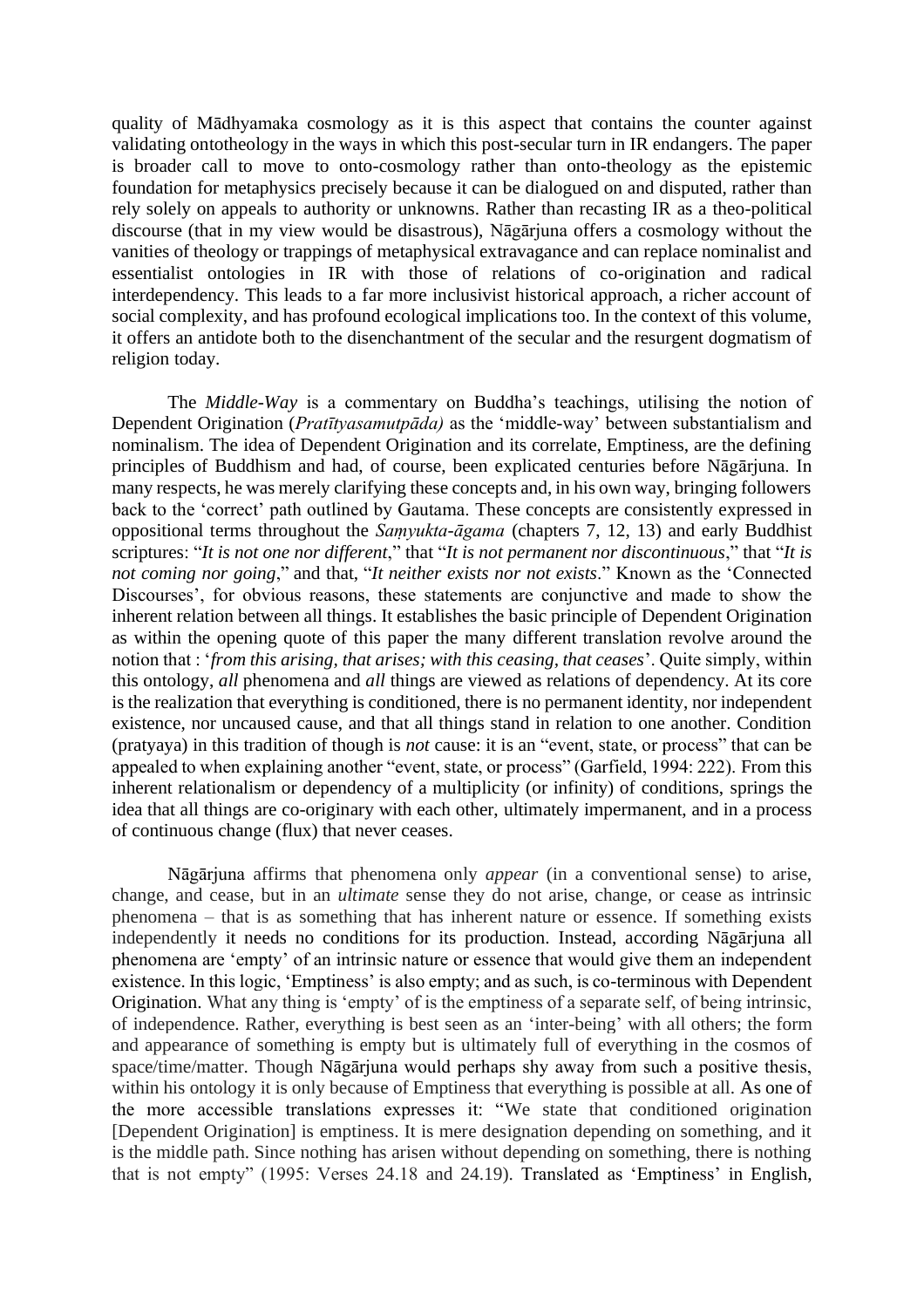Śūnyatā appears strange, even contradictory to Western thought, something akin to 'nothingness' or 'voidism' with attendant implications towards nihilism. Moreover, it grates against common-sense understandings of the substance and essentialism of objects that are usually regarded as independent and whole – especially within the dominant modes of though in IR theory. As such, we must fight against the tendency to think of 'emptiness' in ontologically objective terms (i.e. nothing as *something*), just as against common-sensical ideas of the separateness and independence of objects in which the concept of a thing is negated by 'No-thing'. Instead, Emptiness holds that all phenomena are devoid of an immutable or determinate, intrinsic nature.<sup>3</sup>

The cosmology is consistent with contemporary physics that 'we are all made of stardust', the molecules that compose us existing at the Big Bang, undergoing myriads of transformation in the billions of years between then and us. There is a popular quotation from Thich Nhat Hanh (2017) affirming that the elements that we are made of have taken many different forms across time – the water we drink was once a cloud, the food was once sunshine, and that we *are* therefore these things across time too. He insists this is not a question of some belief in reincarnation but the history of life on earth: an historical given, not theology. There are many other tributaries into this type of thinking within Buddhism. In the Pali canon, the two dimensions of human experience, the mundane (or phenomenal) and the transcendental, are both governed by the single principle of Dependent Origination.<sup>4</sup> As explained by Bhikkhu Bodhi, at the mundane level Dependent Origination "expresses the invariable concomitance between the arising and ceasing of any given phenomenon and the functional efficacy of its originative conditions" (Bodhi, 1995). These conditioned or dependent dharmas are seen to be in constant flux – and so those who cling to them for stability, 'craving' for solidity, are found wanting. Far from being the ground of satisfaction we unreflectively take them to be – and actually go so far as to reify by building illusory ontotheological precepts around them - the realisation of the flux inherent to the phenomenal destabilises thought, pushing it to think beyond this contradiction. In its mundane form, Dependent Origination compels mind to a dialectical understanding of relations and flux in the world – the knowledge constitutive interest here can be in understanding and promoting these relations of dependency. Yet in its transcendental form (and attendant soteriological interests), it leads to disenchantment with the mundane and is thus believed to be a key step in the process of release (Bodhi, 1995).

Nāgārjuna's introduction of the Mādhyamaka was made at the time when the doctrines of substantialism/eternalism were flourishing and just as Brahmanism was undergoing systematization under the Upanishads (Phuntsho, 2005: 38). Contained within his refutation of substantialist standpoints was an underlying dialectical analysis that led to a systematic, rational formulation of Buddhist thought through an apophantic approach to the concept of Emptiness: that is, *what there is not*, rather than *what there is* (see Murti, 1998: 7-9). That is, he asked how are things 'empty' and what are they 'empty' of, rather than what things constitute reality. According to Nāgārjuna, things lack self-existence because they are dependent on conditions and relations so that despite the appearance of identity, stability, and independence of objects they are, ultimately, 'empty'. In this view, empirical appearance *equates* to ontological Emptiness. But, as Phuntsho makes clear, the various Mādhyamaka schools do not agree on what things are 'empty' of (Phuntsho, 2005: 4-5). The Yogācāra asserted, for example, that Emptiness was the absence of ontological duality in which the external world was a projection of mind (and hence their common designation as *idealists*). An exemplar was Vasubandhu's claim that external world is 'neither one thing, nor is it many atoms' (which was the view of the Nyāya school) from which he concluded that the world does not exist in any independent form (cited in Burtt, 1955: 175). This position was attacked by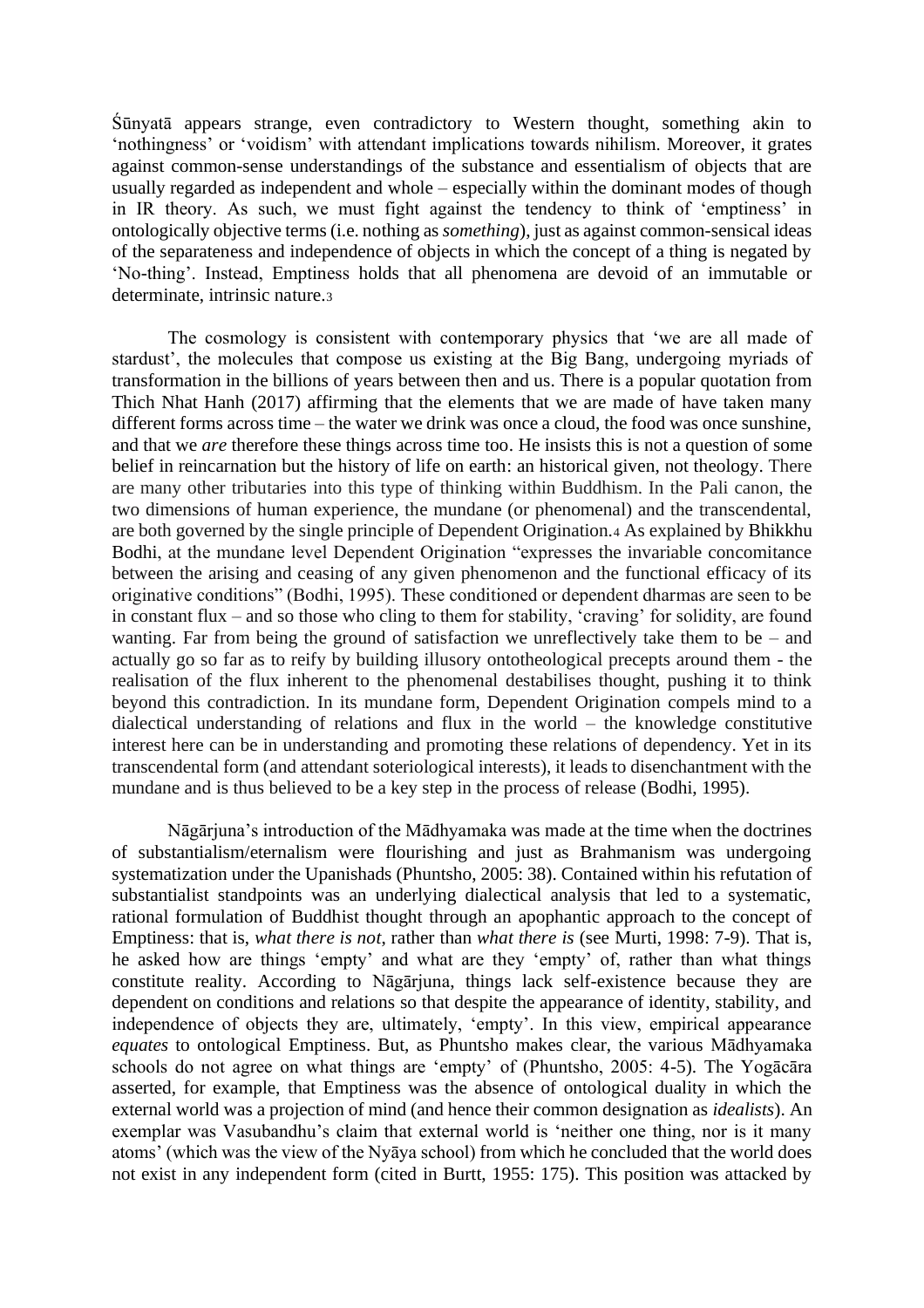many others, perhaps the most effective being Candrakirti in *Prasangika Mādhyamaka* who showed that such a position merely reified self-consciousness as awareness, thus leading back to the problems of idealism: the domination of mind over reality. Others, like Prāsaṅgika, followed the dialectical *reductio ad absurdum* to negate any inherent identity and therefore reach Emptiness. This, in turn, was opposed by the exegetical method of Svātantrika that took a more structured syllogistic form to make positive assertions with argumentation and reasoning about Emptiness (Phuntsho, 2005:34, 43).

Setting aside these many important debates to instead focus on relations within Mādhyamaka cosmology, I will here outline some of the implications of this unique conception of Emptiness for a critique of nihilism. The *Saṃyukta-āgama* (Chapter 9) states:

The eyes (and all senses) are empty; The law of permanency and change is empty; I and mine are both empty. Why is it so? Because this is the nature of things.

While this passage seems to skirt the fallacy of affirming the consequent and is presented as self-evident rather than explained, it is the mutual implication of Emptiness with Dependent Origination that allows Mādhyamaka to overcome both the ontological substantialism of an absolute/eternal (as in Ātman/Brahma or the atomism of Nyāya), and, nominalism that could lead to nihilism. As verse 15:10 of the *Middle-Way* (1995) asserts:

To say 'it is' is to grasp for permanence. To say 'it is not' is to adopt the view of nihilism.

Therefore, a wise person does not say 'exists' or 'does not exist'

In this way, substantialism is rejected because if eternal nature were assumed (as within Vedic/Hindu?Advaita philosophy), it would preclude any causal interaction, origination, or change. Nāgārjuna was particularly adept at showing how the theory of eternalism and substance breaks down at its extremes because whatever originated in this way must also be subject to cessation (Warder, 2000: 361). Nominalism too was rejected through this method as something designated as ucchedavāda *–* most closely translated as annihilationism of the soul with the body, and therefore more akin to atheism than nihilism. It overlaps with nihilism (natthitāvāda) conceived of, and rejected by Buddhism, not just as the belief in the death of consciousness with the body but also because of its tendency to allege that nothing has causal effect, and/or that nothing can be known, and/or its belief in the absoluteness of Nothing. Its grasp for impermanence is also a form of reification.

To demonstrate the faulty logic of the metaphysics of nihilism, Nāgārjuna deployed the concept of Śūnyatā to the philosophical problem of causation, highlighting the contradictions that emerge when either attempting to determine ultimate First Cause (or creation) and that of an independent object (identity). A focus on *cause* through relations and conditions of dependency is a key theme across all Buddhist schools. The *Vinaya Piṭaka* (the *Book of Discipline*) reports that the Buddha taught how "all things" spring from conditions and several Sutras in the *Samyutta Nikāya* (1959: 361ff) repeat this idea of a chain of dependency that is distinct from other conceptions of causation. The dialectical impetus across all of Nāgārjuna's reflections on Emptiness is to push beyond a simplistic notion of change as 'cause/effect' to one pertaining to a deeper relationalism of conditions. Buddha problematized the notion of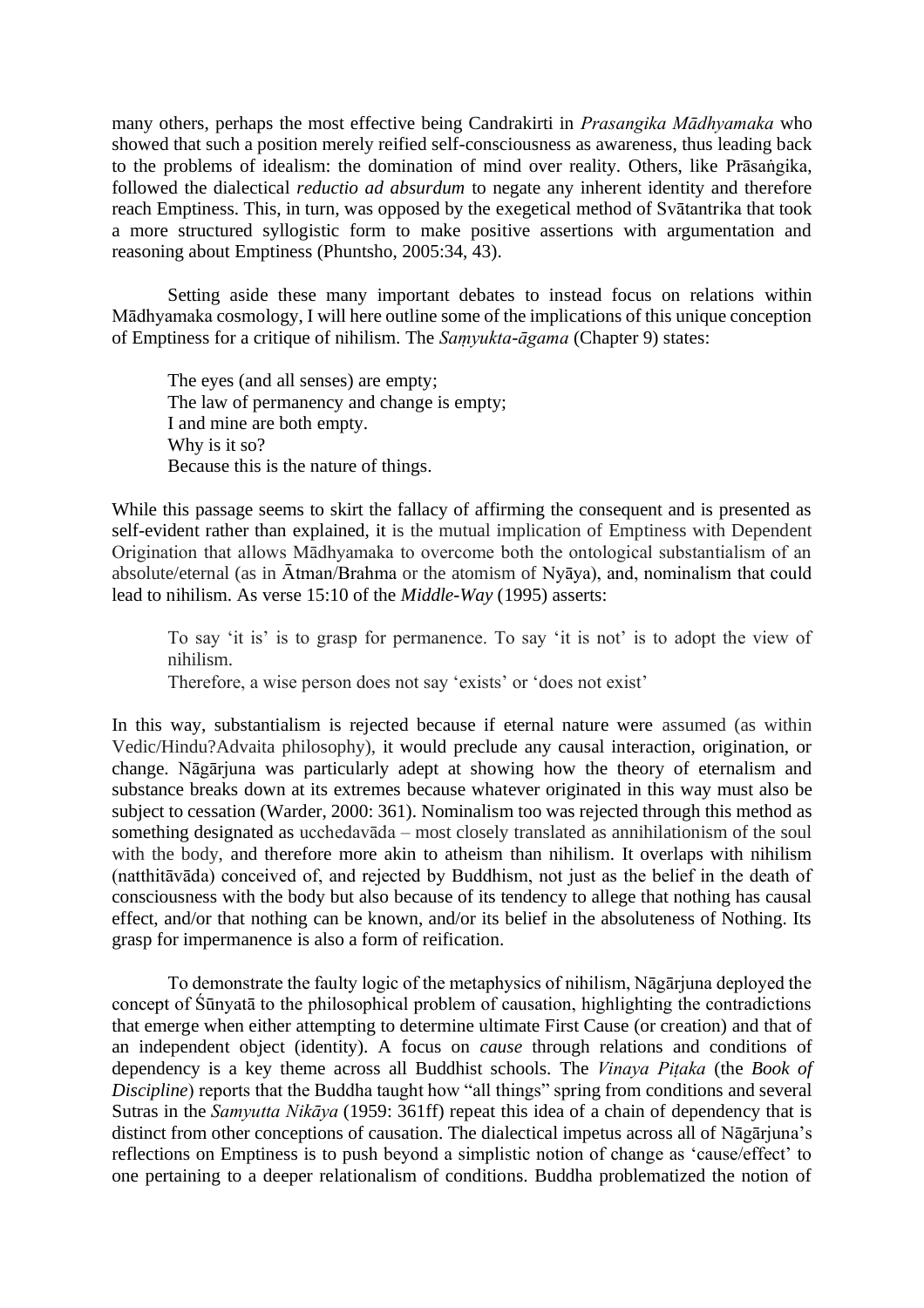*asmin sati idam bhavati* (variously translated as "when this is, that arises" "When this was, then this comes") because at either moment the effect or the cause disappears in its transference to the other stage so that there is no actual relation, only fragments of a moment. Depending on one's vantage of this moment, there is an absolute separation between the cause and the effect: only that which precedes it is observed. The object too, would lose any permanency in time. Instead, Buddha sought to draw attention to the realization that every *thing* and every *event* is the result of previous *things* and *events* by which he arrives at the notion of 'Dependent Arising': no *thing* or *event* is born of itself. Though this is rarely the focus of most commentaries on the Buddha, at the core of this idea of Dependent Arising is a relational cosmology as the fundamental condition of the phenomenal world. Here, *saṅkhāra* (the idea of formation through conditions) becomes the active term for this idea of 'conditioned arising', 'dependent origination,' or 'interdependent co-arising' because it is both 'that which *is* put together' and 'that which *puts* together'. The cosmos is the relations of 'the-between'. It is precisely this notion of the conditionality of the phenomenal that cancels essentialism, theism, and nihilism at a single stroke. Whether termed dependent, interdependent, or conditioned, this ontology confers the idea that every *thing* and every *event* is, and moves through, necessary relations of dependency. At the same time, it shows why Śūnyatā is not the 'Emptiness' in the way assumed in Western thinking. It is not 'nothingness', in fact it is the opposite, as I will outline further below.

Mādhyamaka (and Yogācāra too) were developed as 'antidotes' against essentialist biases in other metaphysical systems (see Kalupahana, 1986). Instead of speculating about subjects for which experience could give no answer – such as the origins of the universe, the nature of reality, or the essence of the soul – Interdependent Co-arising and Emptiness avoided "mysterious entities" being fabricated by our minds in order to account for first causes (Muraly, 1998: 62). An exemplar of the negative dialectical method, Nāgārjuna showed the logical impossibility of eternalism/substantialism when related to cause: if effect is identical with cause then there is nothing new emerging; if cause and effect are different, there is no continuity or necessary relation other than that presupposed by thought. In other words:

"… if substance were to arise as a result of causes and conditions, it has to be made. This would be inconsistent with the very definition of substance. If it is not made then it is unique and has no relationship to or is not dependent on another" (Muraly, 1998: 63).

Garfield offers a similar explanation:

"…if one views phenomena as having and as emerging from casual powers, one views them as having essences and as being connected to the essences of other phenomena. This, Nāgārjuna suggests, is ultimately incoherent, since it forces one at the same time to assert the inherent existence of these things, in virtue of their essential identity, and to assert their dependence and productive character, in virtue of their causal history and power. But such dependence and relational character, he suggests, is incompatible with their inherent existence" (1994: 224)

Through such (negative) dialectical reasoning, Nāgārjuna exposed how all such categories were therefore contradictory: that if one assumes entities exist by themselves (svabhāva, 'selfbecoming' or that which develops 'within outwardly'), then they must be unconditioned and uncaused. As interrogated by Nāgārjuna: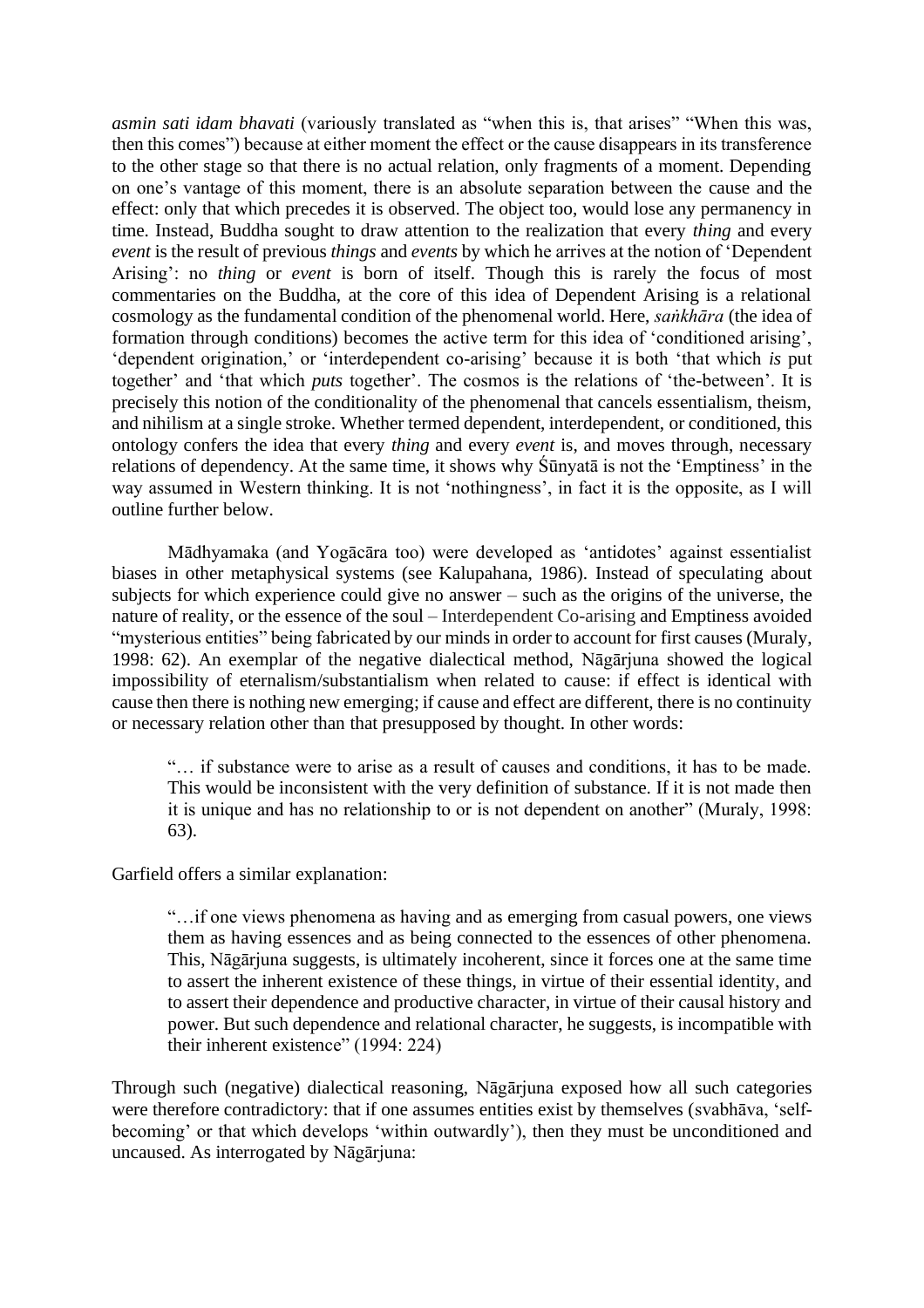"The 'own-nature' (of a thing) cannot be generated by causal conditions… For, if the 'own nature' is generated by causal conditions, it would be (artificially) created. Now, how could 'own-nature' be (artificially) created? For, 'own nature' is what is nonartificial (uncreated) and independent of others" (quoted in Matilal, 1985: 315).

'Emptiness', then, goes to the error of thinking that believes objects/subjects to be independently existent, that is, existing apart from conditions and relations from which they are a part. Here, the inflection or meaning of Emptiness is an 'emptiness of essence': the affirmation that phenomena have no intrinsic nature by themselves. It offers a mundane yet practical account of all things as dependent on conditions without metaphysical reification or exuberance and, according to Garfield, brings thought back to "sober, pragmatic skepticism" (1994: 232).

The nihilist could assert that that if the entire phenomenal world were 'empty' then nothing would in fact exist. That is, if there is no intrinsic being, then there can be no appeal to the conditions of any and all phenomena. This is, at the conventional level, absurd. According to Nāgārjuna, such a position is assuming – worse reifying – a metaphysical belief of the phenomenal "as a discrete entity with an essence." That is, according to this logic, Emptiness must also be an entity, an inherently existing entity, i.e. the Nothing as *something*. As Garfield posits: "To adopt this view of emptiness is indeed to deny the reality of the entire phenomenal, conventional world. It is also to ascribe a special, nonconventional, nondependent hyperreality to emptiness itself. Ordinary things would be viewed as nonexistent, emptiness as substantially existent)." But it is the reifier who, by "virtue of denying the emptiness of these phenomena, denies their existence" (Garfield, 1994: 230). Absolute negation, in the nihilistic sense, is impossible because it necessarily presupposes affirmation of *something*. An alternative is required for the foundation of nihilism other than mere reified metaphysical systems of identity.

Nāgārjuna also overcomes the second nihilistic assumption of a-causality in *Vigrahavyāvartani*. Written after the *Middle-Way* it clarifies his views on sūnyatā and svabhāva and is directed against those who "have not understood the meaning of the Emptiness of the things" (especially the Nyāya school) (See Nāgārjuna, 2005: XXII). Whereas Nāgārjuna in the *Middle-Way* assigns a preeminent role to Prajñā (the insight into ultimate reality) as a critical faculty against appearances, accepted convention, common-sense, and experience, this is more overtly coupled to a second movement, prasaṅga, the method of reductio ad absurdum in *Vigrahavyāvartani*. Through this dual method Nāgārjuna pushes all objections to Dependent Origination to their extremes, exposing the inner contradictions of such thought. Firstly, he argues that why are all things empty is because all things dependently originate (pratītyasamutpanna), as outlined above. A thing is not nothing, nor is it intrinsic to itself, but is related and dependent on others. He explains how 'intrinsic nature' means independence. Things that dependently originate lack intrinsic nature because they are dependent on other conditions. If one is unaware of such dependent origination things may *appear* to arise as existents, remain for a time, and then subsequently cease – this is the reification of nominalism that traps nihilism. As explained by Berger, if physical matter undergoes constant change and therefore a person is always in flux, "the effect of an individual's deeds do not in any literal way fall on the same individual who initiated the action… [this is] tantamount to a more general a-causalism, as it implies that causal processes cannot be intelligibly discerned or tracked in nature or conduct" (Berger, 2017: 112). For adherents of Mādhyamaka, this was not just a philosophical and practical problem but a soteriological one, for without this condition one could not track moral norms or transgressions nor have motivation to samsara.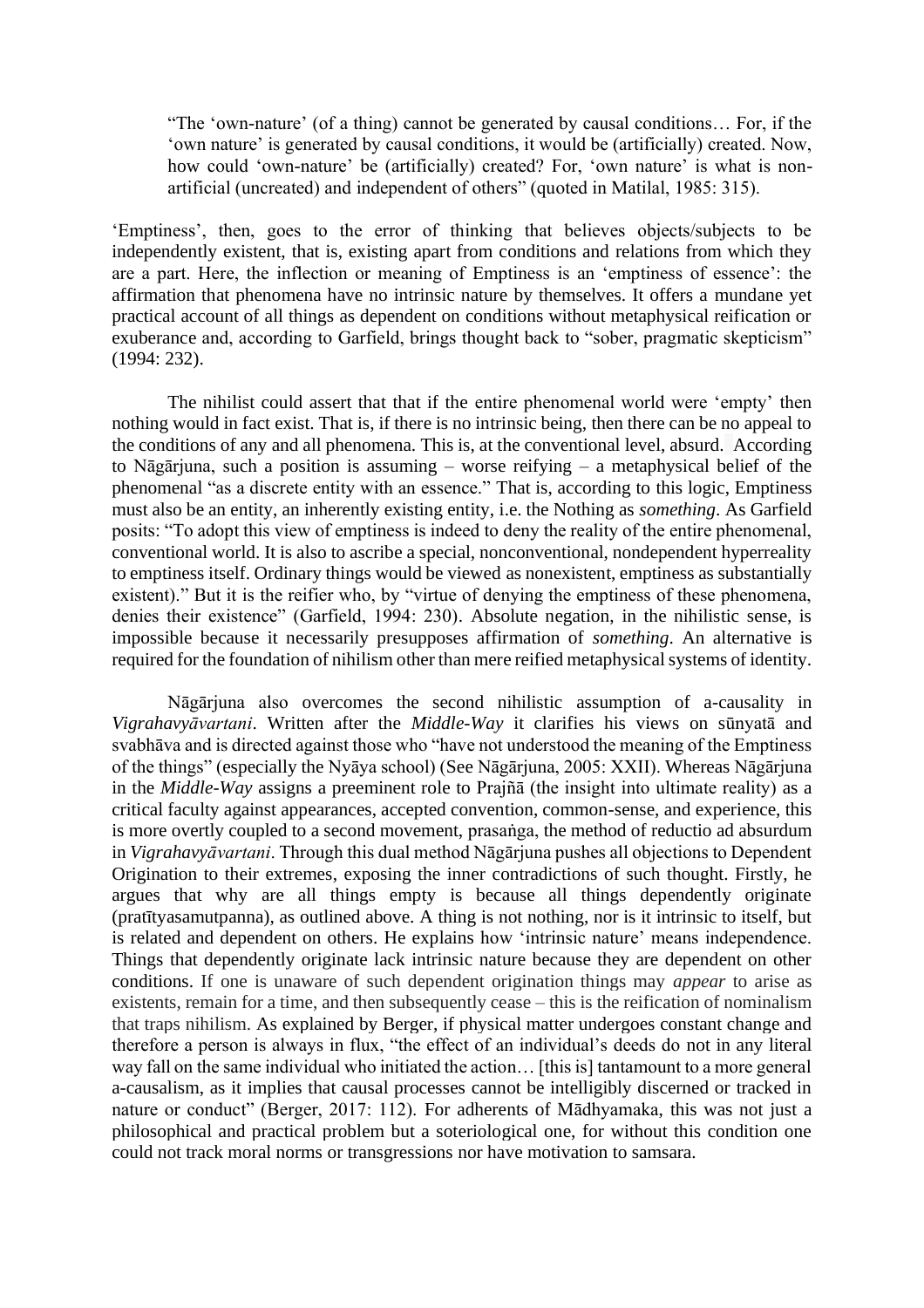This critical aspect also allowed Nāgārjuna to address the other pressing question raised by nihilism regarding how anything can be asserted at all: for if all things are devoid of an intrinsic nature, then such a thesis must equally be devoid of intrinsic nature, that is, be 'empty'. Nāgārjuna would reply that such a belief system arises from the misunderstanding of Emptiness and Dependent Origination: all phenomena and all human action "are possible only in this relational world of becoming," so that when we stand an object in relation to other, it deprives it of its all-encompassing character (Johnston and Kunst, 2005: 91). This is his positive attempt at pushing thought to give up on believing the intrinsic nature of a thing as it *appears* to us. They only appear to us without their history or manifold relations. Viewed in this light, Nāgārjuna can be seen as to not deny the ontological foundations of everything (and thus elide to the nihilist extreme that there *is nothing*) but to demonstrate the shallow acceptance of appearances in those metaphysical systems that do not grasp the relational and conditional inherence in, and of, all things/events as the basis of reality. For nihilists (just like substantialists), reify their metaphysical assumption of nothing, forgetting conventional knowledge, relations, and conditions of dependence. According to Hayes, what Nāgārjuna opposed was the idea of being as fixed and permanent nature (or identity), *not* that it does not have distinguishing features (2003: 10). The 'in-itself' "is nothing but an arbitrary slice of an indefinite spatiotemporal and causal manifold" (Garfield, 1994: 229) but at the same time, Nāgārjuna does not reject causal relations so long as the *relata* are not accorded unique, nondependent status. The radical contextualism of Emptiness pushes thought to confront the conditions and relations that inhere in things without which they do not have substance or are 'empty' – conditions and relations that are lost, denied, and abrogated by notions of eternalism/essentialism. In this thinking, if we strip away the layers from 'being' like the outer shells of a Babushka-doll, removing the relations and conditions that encompass it, we would eventually arrive at a point of no substance – and, according to Mādhyamaka, the same is true if we interrogated the concepts of Ātman or Brahma whose 'ultimacy' would likewise be reduced to emptiness. The danger in such metaphysical systems is that mind becomes attached to the constructs of object-identity that it has made, believing they are real; or perhaps worse, attached to the constructs of its ontotheology that mind has merely imagined.

Overcoming the "reified view of causality" is the pragmatic end of Nāgārjuna's negative dialectic (Garfield, 1994: 238). This demystification of change primes thought to go further into how conditions and relations form the locus for phenomenal change without any need to defer to fleeting moments of causation, ultimate First Causes, or metaphysical assumptions of identity. As explained by Liberman, Nāgārjuna refutes causal realism *not* causality per se: something can cause something without cause having intrinsic nature. These are *conditions*. Rather than seeing objects as holding some fixed essence and focusing on this (assumed) object-identity, Buddhist dialectics pushes towards seeing change as conditioned events (dharma). The method is to place subject/object in relations or conditions of each, in order to reach what I would call a fully mediated position in space/time. In this logic, events do depend on other events; composites are composed of their parts; subjects are historical – all things are mediated. For example, Nāgārjuna sought to refute the view of the Samkhya (Hindu) school which claimed that in the example of the change from the seed-to-sprout-to-sapling, that there is *essence*: the seed forms a continuum with the sprout, through which there is production or development *from* the self or substance (i.e. seed to sprout, sprout to sapling, and sapling to tree). According to Nāgārjuna however, if a seed had essence it would endure, so the sprout could never arise from it. If the seed did cease to exist, then nothing could cause the sprout (see Liberman, 2007:151).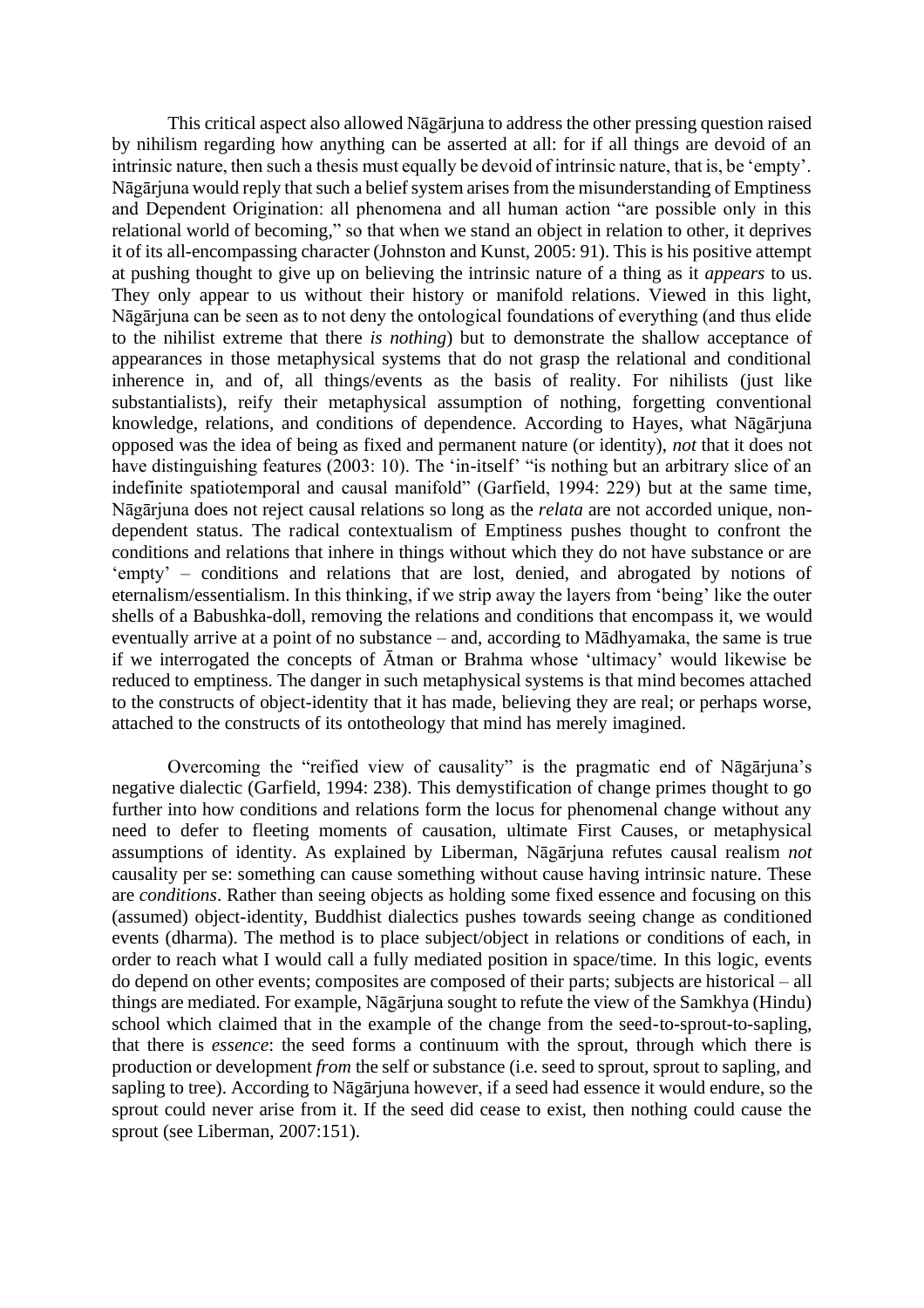In making these arguments, Nāgārjuna is acutely wary of reifying Emptiness in his own way by erecting a duality between object and Emptiness. The way around this predicament was to posit that emptiness and the phenomenal are not two separate things but two characterizations of the *same* thing. The point is not to see beyond the emptiness of 'the table', for example, as if it were an illusion in order to move some more 'real' table-entity that lies behind it, but to see the table as convention, as dependent on conditions of causal activity that we then conventional ascribe to it. As explained by Garfield, the table:

"is a purely arbitrary slice of space-time chosen by us as the referent of a single name, and not an entity demanding, on its own, recognition and a philosophical analysis to reveal its essence. That independent character is precisely what it lacks…" (Garfield, 1994: 220)

Conventional statements can still be made of the table, but it is wisdom to perceive that phenomenal reality as described merely through conventional truths are nevertheless Empty.<sup>5</sup> The Rope-Snake story is key to understanding this principle. The story is often used to demonstrate the absence of subject/object (as "I" or "me") and for distinguishing between valid and invalid designations. The story refers to how one may in dim-light confuse a rope for a snake, thus showing how thought can produce conceptual error and false perceptions. What comes out of the Rope-Snake story is not the self/other binary but that the object is absent of any inherent or conventional quality until we designate it as such (this can be seen as superimposition of thought by the subject and by convention). The object is what we give it, what we think of it, and what we experience of it, and thereby label such a phenomenon as a 'rope' or a 'snake' accordingly. One can see Nāgārjuna here emphasising negation in order to interrupt our cognitive processes that mistakenly posits own being (svabhāva) onto experience itself, that is, his negative dialectic is an attempt to disturb identitarian logics by exposing how they may be confused, erroneous, or false. I think Adorno would agree.

Substituting *conditions* for *causes* is one of the key developments in Nāgārjuna's dialectical approach, for rather than looking to determine regularity in cause/effect (which is merely a verbal designation made by the describer on this process that is reduced to moments), causal links are apprehended as equivalent conditional relations (Garfield, 1994: 234). This is why such a conception of Emptiness cannot lead to nihilistic conclusion because Emptiness is itself dependent and conventional: we are left with relations and conditions, not *Nothing*. For the same reason, the objection from Nyāya that 'Emptiness' is itself 'empty' misses the mark. Rather, Emptiness is 'existence' of a specific kind:

"The existence that emerges is a conventional and dependent existence. Motion does not exist as an entity on this account, but rather as a relation – as the relation between the positions of a body at distinct times, and hence as dependent upon that body and those positions… [in this way] we bring motion, change, and movable and changeable entities back from the brink of extinction" (Garfield, 1994: 237)

At the same time, this offers a means of moving away from the tendency (especially pronounced in Western thought) of hypostatising being/non-being as separation – something that occurs because of the tendency of common-sensical apperception that assumes the static, independent identity of objects. For in such thinking it is impossible to conceive of the same object – its reified 'identity' – in a different time/position/composition without annihilating it. The entire thrust of the *Middle-Way* is to show that no object or phenomena, thing, or concept, is either independent (unitary in-itself) or other (independent of correlates and therefore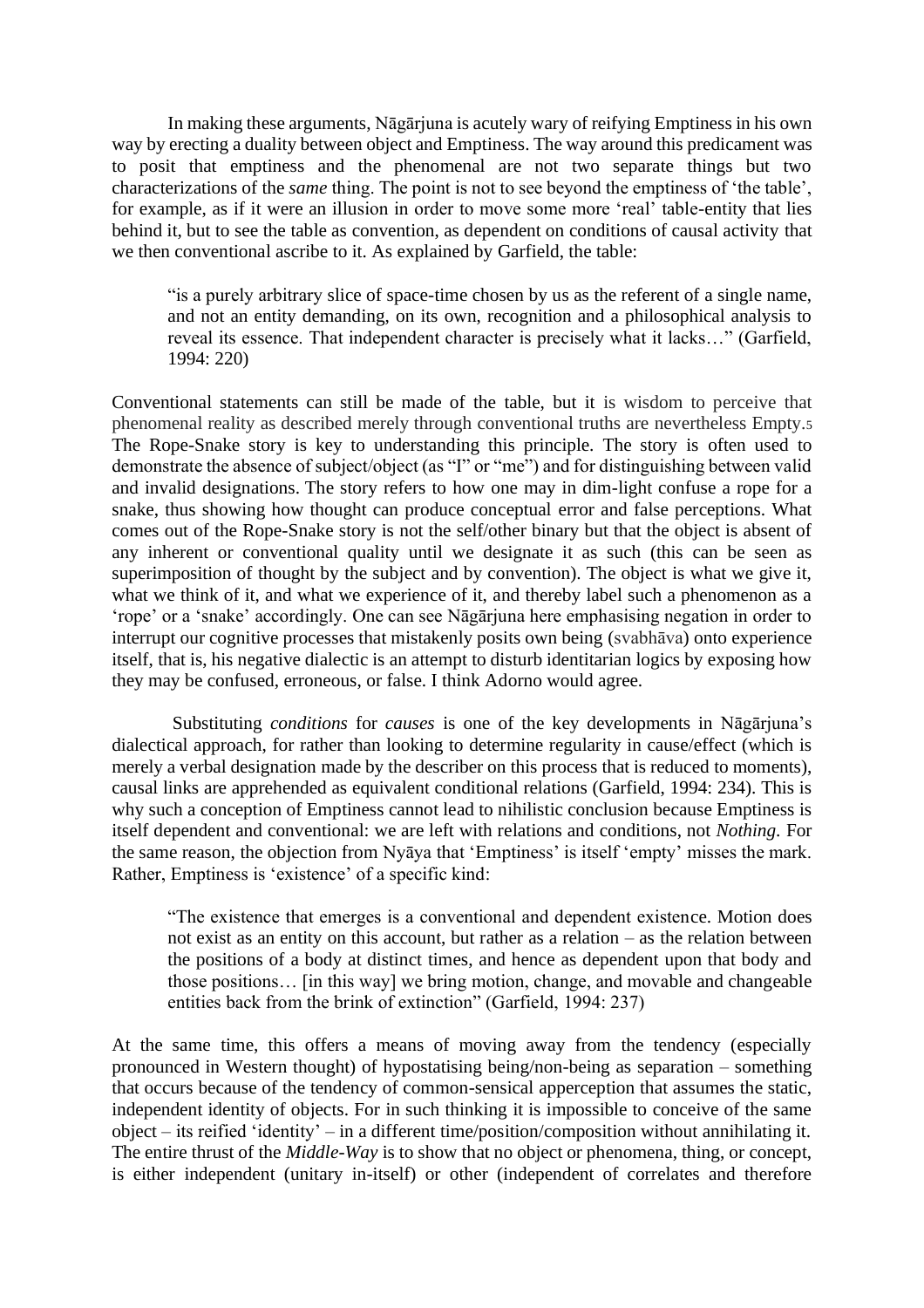ultimately Nothing). Nāgārjuna's 'middle-path' is to help thought find safe passage between either pitfall without falling in. On this point, Nāgārjuna's juxtaposition of light and darkness in reference to the same spatio-temporal moment is illustrative. Here, he shows the logical absurdity of common-sense thinking that requires light and dark to meet in space/time to explain the phenomenon of illumination. Ichimura translates the relevant passage as:

Wherever *i.e.* in reference to the meeting point in space and time light illumines darkness,

darkness also obstructs light [anvaya and vyatireka together].

Wherever there is light there should be no darkness [because they are exclusive).

How [then] could light illumine anything? (see Ichimu'ra, 1988: Sect. IV 973)

Light and dark cannot exist at the same moment without being conventionally absurd. By placing light and darkness in reference to the same spatio-temporal moment, Nāgārjuna brings out the context in which the contradiction is revealed. Nāgārjuna taught the idea of relativity in a similar way. In the *Ratnāvalī* he gives the example that shortness exists only in relation to the idea of length. That is, 'short' and 'long' are not due to intrinsic nature of a thing, only in relation to each other. The determination of a thing or object is only possible in relation to other things or objects.

Garfield suggests the central argument of the *Middle-Way* is how it establishes a critical three-way relation between Emptiness, Dependent Origination, and conventional understanding. That is, emptiness and the phenomenal world are but two characterizations of the same thing and the apparent identity of any dependently arisen thing depends upon our conventional understandings of it (Garfield, 1994: 219). The conventional/ultimate are so closely interrelated that they could not be separated – they "coincide with each other" and though "they are not identical" they are not a "duality" either. Nihilism attempts to specify the intrinsic essence of a thing/phenomena but this an identity only by convention. When pushed to its extreme – whether through reductio ad absurdum or negative dialectic – it is shown to lack ultimate or independent existence. When we see that everything is dependent on conditions, a relational world emerges and one in which everything can occur. However, Nāgārjuna does not give us a fully-fledged *analytic* theory of Emptiness, as some have claimed (i.e. Abe, 1985: 93). Indeed, for some (including myself) his thought may even be unsatisfying in its insistence on negation. I would contend, however, that rather than focusing on the negative dialectical scaffolding by which his argument is made, it is better seen as an approach to thinking through to the conditioned nature of all phenomena. This is in itself a remarkable contribution: conditionality in dialectical thought remains fundamental to its effectiveness for studying social life in IR today because it is properly basic to understanding the relational basis of all things, not just in terms of the philosophy of internal relations, or the interrelations of all things externally, but in terms of historical development of the world itself.

### **Lessons for IR?**

Nāgārjuna's attempt to overcome the false appearances of dualism and identity through negating them offers important lessons for IR in its post-secular turn. Nāgārjuna's achievement was his recognition of the fundamental conditional and relational quality of human experience of the phenomenal world that could be understood by us conventionally and without need of ontotheological mystification. Arguably, this held the potential that could have opened the door to a deeper understanding of *intersubjectivity* within a Buddhist sociology. Yet this was not the interest of the Mādhyamaka tradition that remained soteriological. The implications of its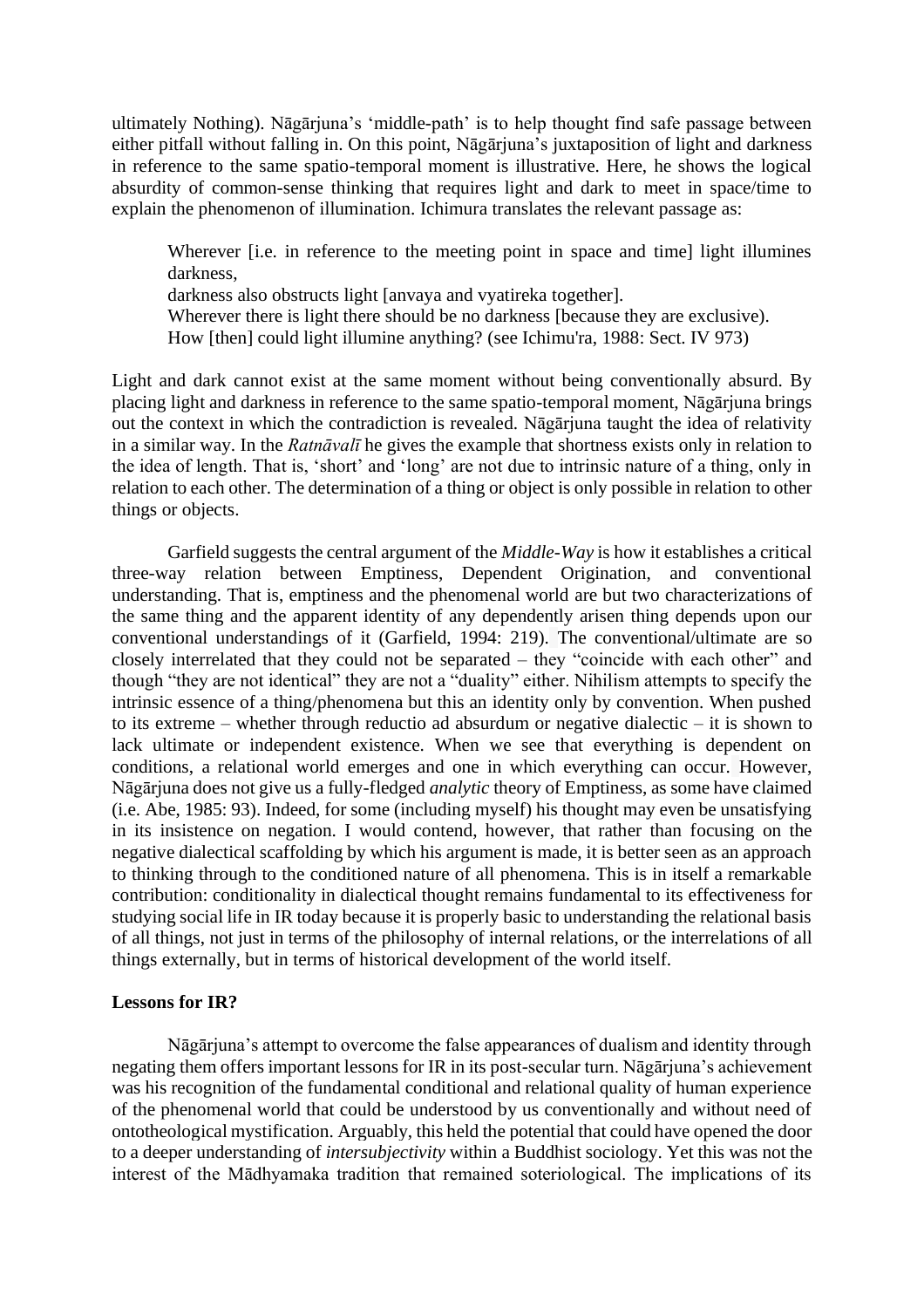cosmology share far more common ground with those of speculative or 'new' physics, such as Paul Davies, and should not be reduced to mere Apophatic theology as some have suggested by over-emphasising negation in Nāgārjuna's method. Rather, as explained by Sharma (1960: 93-99), he shows us two things. Firstly, how 'world-objects' (dharma) when taken to be ultimately real are all found to be self-contradictory and relative – they are mere appearances. And secondly, how the empirical reality of all phenomena remains to our conventional understanding. Whilst appearances are devoid of ultimate reality, they can be grasped through their relations and conditions in a relative and conventional sense. It is this aspect of Mādhyamaka philosophy – and why it designates itself as the 'middle-path' – which can be highly productive for rethinking world politics.

The question is how can we go about unpacking this fundamental insight into relations and conditions in the context of the post-secular turn? Given that Nāgārjuna's interests were soteriological rather than socio-political, this task can only be speculative.<sup>6</sup> I contend there are least two lessons we can draw. Firstly, if Nāgārjuna's critique of substantialism and nihilism through his pragmatic scepticism and the method of negative dialectics is successful – a thesis I have affirmed throughout this chapter – then the basis of those IR theories that remain so reliant on these metaphysical foundations are eroded. Religious discourses have proven resilient not just because of the powerful structures of privilege built around the community of believers but because their ontotheological basis are immune to reason and evidence from those outside it. They are ideology in purist form. Here, the post-secular turn is shown to be leaning dangerously close to retreating to ontotheological precepts when the aim should be the sociological investigations of the conditions and relations in which theological imaginings are deemed to be required or believed by human subjects. We must explore what aspects of disenchantment within modernity and alienation of late capitalism render this retreat to religion so pronounced in contemporary world politics?

Secondly, and far more importantly, the emphasis on Emptiness and Dependent Origination as co-terminous may allow us to reimagine relations of intersubjectivity in world politics. Some champion that the post-secular will stretch political imagination. Yet unlike the diverse, open-ended form of development implied in Nāgārjuna's cosmology, the imaginative form of religion is closed in on-itself. That is, the authority of its ontotheology, whether textual, or otherwise, stands in as Truth. Imagination is forced into a proscrustean bed and deliberately stunted. Here, Hobbes' political theology is perhaps the antithesis of Mādhyamaka as it is pure nominalism, deployed to cut away from view all forms of horizontal relations (or associations) other than the vertical hierarchy from subject to Leviathan. Hobbes admits his state of nature is purely of his imagination and the Leviathan is built on this artifice (1860, III: 115). Nāgārjuna shows us a way out of the delusion yet powerful rhetorical construct by affirming the conventional reality of those relations and condition that Hobbes deliberately obscures to justify his political project: for Nāgārjuna relations are a given of the cosmos, not mere patterns imposed by a sovereign.

In this way, Mādhyamaka cosmology, given its basis in relations/conditions, offers a metaphysical system that could contribute to the project of cosmopolitanism towards socioecological harmony through non-hierarchy. For exa ple, my preferred nomenclature of 'Interdependent Co-Arising' resonates with the contemporary Western Buddhist of popular figures like Thich Nhat Hanh and the concept of 'interbeing'. He shows how *The Heart Sutra* reveals not the Nothing (nihilism) of Emptiness but its *Fullness* from which he develops the idea of 'interbeing', a term that emphasises interdependence of all things and embraces the positive aspect of Emptiness as it is lived and acted with a sense of connection between and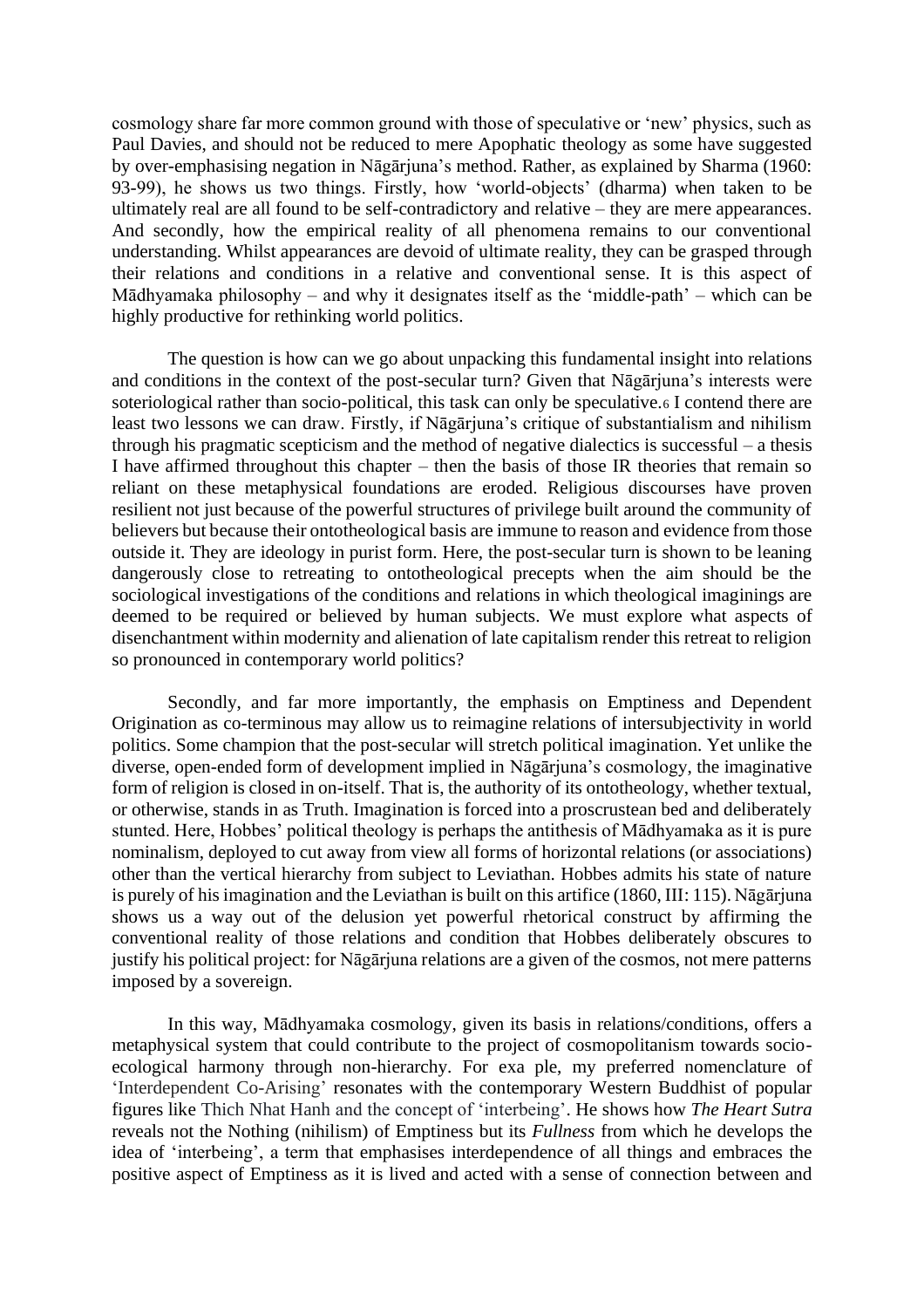through all things. It is a means to challenge the suffering in the phenomenal world, not just to seek release from it. The implications are profound not just for grounding politics in conditions of intersubjectivity but also regarding nature and the manifold relations therein. It is this impetus that can be highly useful for reorienting cosmopolitan thought in IR – one that looks to the conditions of how such social relations arise, sustain, and move. One example of how this could inform an alternate basis for a cosmopolitan politics comes from Ardent. Ardent's solution to nihilism is political community of rememberance and dialogue, a natality of new beginnings and rebirths. This offers one way to help re-orient cosmopolitanism towards the potentialities within conditions of co-dependency by and through a responsibility to others and nature. It is not some limited 'being-with-one-another, being-in-the-polis' (i.e. Heidegger's *Miteinandersein*) – the racialized politics of the volk – but a genuine universality based from the conditions and relations of 'the between'. This is just one example of how, in this world of conditions of dependent arising/emptiness, we can bring though back to the world of motion and change through the relations that constitute it.

# **References**

Abe, M. (1985). *Zen and Western Thought*, (W.R. La Fleuer, Ed.), Honollul: University of Hawaii Press.

*Bhagavad Gita*, (2007). II, 2nd Edition, (E. Easwaran Trans.) Delhi: Nilgiri Press.

Berger, D.L. (2017). The Pivot of Nihilism. In *Nietzsche and the Philosophers*, (M.T. Conard Ed.), London: Routledge.

Bodhi, B. (1995). *Transcendental Dependent Arising: A Translation and Exposition of the Upanisa Sutta*. [https://www.accesstoinsight.org/lib/authors/bodhi/wheel277.html.](https://www.accesstoinsight.org/lib/authors/bodhi/wheel277.html) Accessed 20 August 2019.

Brincat, S. S. de Groot Heupner (2020, forthcoming). Dialectics in Critical IR Theory. In *A Handbook for Critical IR Theory* (S. Roach Ed.), London: Routledge.

Burtt, E. A. (Ed.). (1955). *The Teachings of the Compassionate Buddha*, New York: Mentor.

Chadha, M. (1998). *Topics in Indian philosophy*, Churchill: Monash Philosophy.

Cox, R.W. (2003). *The Political Economy of a Plural World*, London: Routledge.

Davies, P. (1992) .*The Mind of God*, New York: Simon & Schuster.

Daye, D. (1971), Major Schools of the Mahayana: Mādhyamaka. In C.S. Prebisch, *Buddhism, A Modern Perspective,* University Park: Penn State University Press.

Devaraja, N.K. (1962). *An Introduction to Samkara's Theory of Knowledge*, Delhi: Motilal Banarsidas.

Garfield J.L. (1994). Dependent Arising and the Emptiness of Emptiness: Why did Nāgārjuna start with causation? *Philosophy East & West*, 44(2): 219-251.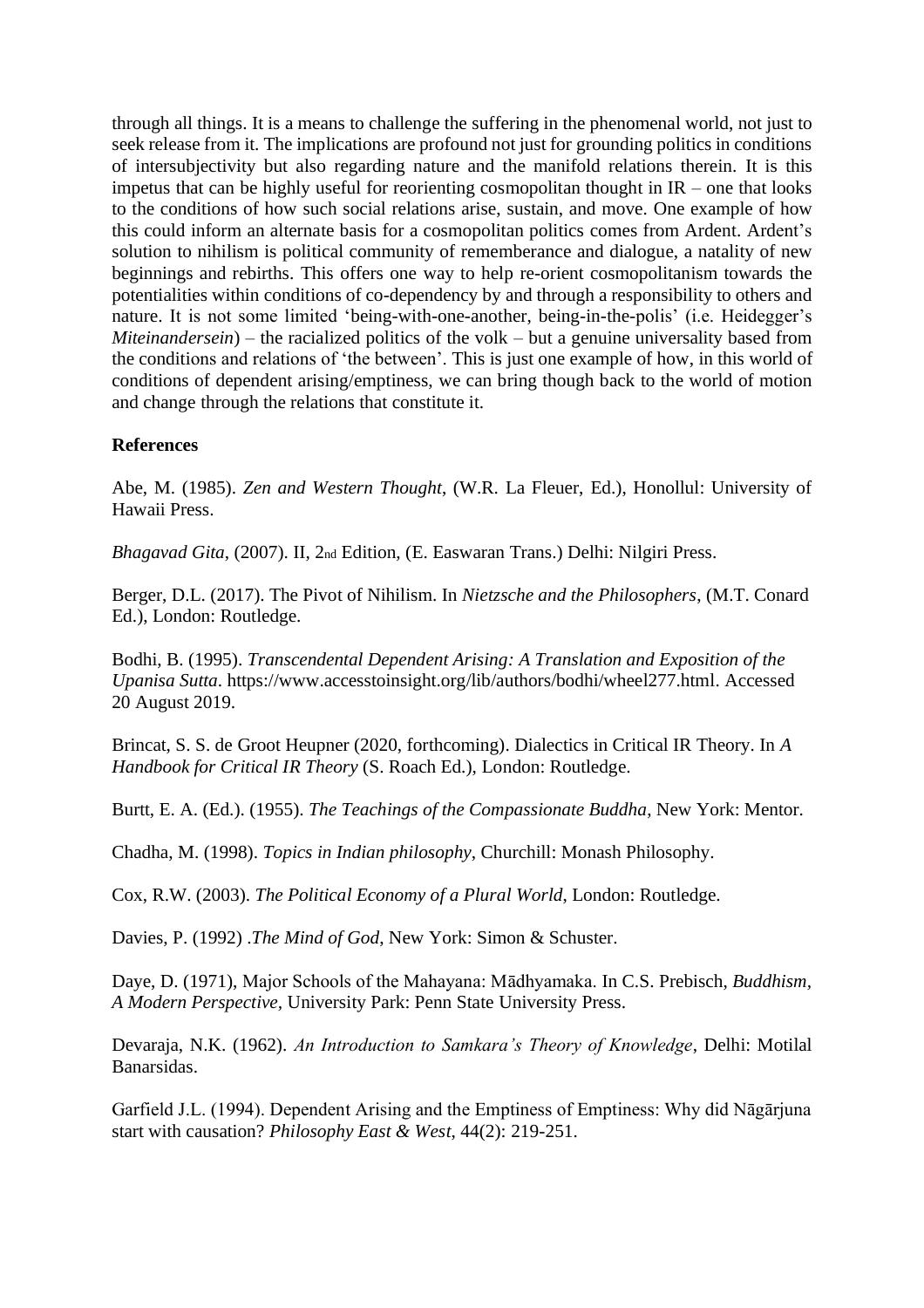Hanh, Thich Nhat (2017). *The Other Shore: A New Translation of the Heart Sutra with Commentaries* Berkeley, CA: Palm Leaves Press.

Hayes, R.P. (2003). Nāgārjuna: Master of Paradox, Mystic or Perpetrator of Fallacies?, (Philosophy Department at Smith College, 2003). http://www.thezensite.com/ZenEssays/Nagariuna/Master\_of\_Paradox.pdf Accessed on: 19 August 2019.

Hobbes, T. (1839). Leviathan. In *The English Works of Thomas Hobbes*, Vol. III, W. Molesworth, (Ed.), London: John Bohn

Ichimu'ra, S (1988). An Analysis of Mādhyamaka Dialectic in terms of Logical Principle of anvaya-vyatireka. *Studies in Buddhology*, (Samtani Ed.), Delhi: Indian Books Centre, 1988, esp. , Sect. IV 973.

Jaspers, K. (1953). *The Origin and Goal of History*, M. Bullock (trans.), London: Routledge & Keegan Paul.

Johnston and Kunst (2005), Introduction. In *The Dialectical Method of Nāgārjuna: Vigrahavyāvartani* (K. Bhattacharya, E.H. Johnston, A. Kunst, Trans.) Delhi: Motilal Barnarsidass.

Kalupahana, D.(1986), *A Path of Righteousness: Dhammapada : An Introductory Essay*, Delhi: University Press of Amer.

Kulke, H. (1986). "The historical background of India's axial age." In S.N. Eisenstadt (Ed.), *The Origins and Diversity of Axial Age Civilizations,* New York: SUNY.

Liberman, K. (2007). *Dialectical Practice in Tibetan Philosophical Culture*, New York: Rowman & Littlefield Publishers.

Ling, L.H.M. (2014). *The Dao of World Politics*, London: Routledge.

Matilal, B.M. (1985) *Logic, language and Reality*, Delhi: Motilal Banarsidass.

Mavelli, L. (Ed.) (2014). *Towards a Postsecular International Politics*, New York: Palgrave Macmillan.

Muraly, C.D. (1998). "Madhyamika Dialectics and Deconstruction " Thesis. Department of Philosophy, University of Calicut.

[http://shodhganga.inflibnet.ac.in/bitstream/10603/42809/8/08\\_chapter%202.pdf.](http://shodhganga.inflibnet.ac.in/bitstream/10603/42809/8/08_chapter%202.pdf) Accessed on 18 August 2019.

Murti, T.R.V.B. (1998) *The Central Philosophy of Buddhism*, London: Unwin Hyman.

Nāgārjuna (1995). *The Fundamental Wisdom of the Middle Way: Nāgārjuna's Mūlamadhyamakakārikā*, Oxford: Oxford University Press.

Nāgārjuna (2005). *The Dialectical Method of Nāgārjuna: Vigrahavyāvartani*, (K. Bhattacharya, E.H. Johnston, A. Kunst TYrans.), Delhi: Motilal Barnarsidass.